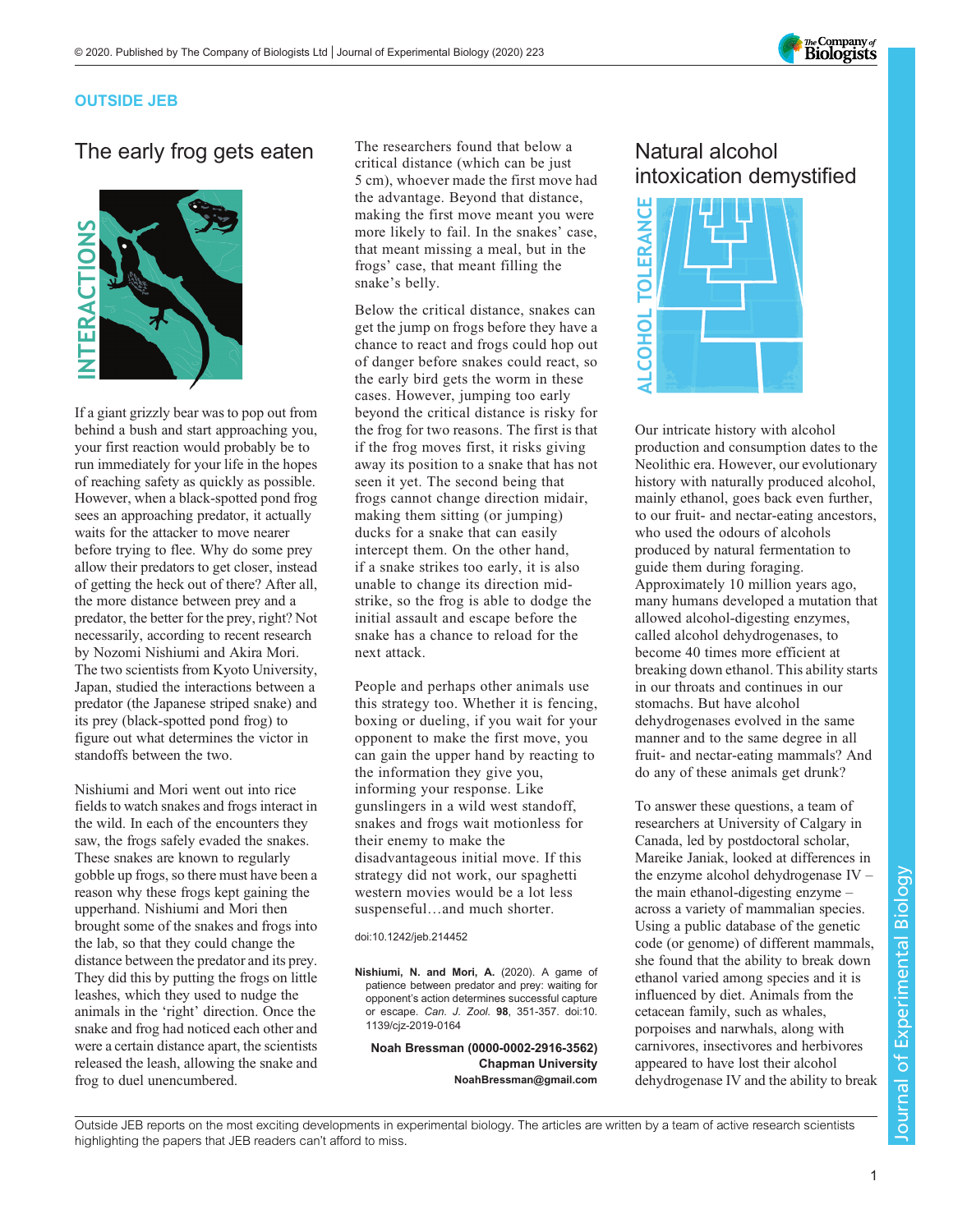down ethanol entirely. The research team concluded that this loss was due to the animals' fruit- and nectar-free diets.

What struck the research group was that the ability to break down alcohol was also lost in herbivores, which was a surprise because plants produce their own alcohols, although they are very different from the ethanol produced by fruit. Through their analysis of the differences in mammal gut length and structure, Janiak and colleagues concluded that the smaller stomachs of herbivores allow food to pass into the intestine faster, where it is then digested by the gut bacteria. While the animals themselves may have lost the ability to break down alcohols, the authors suggest that perhaps gut bacteria compensate by digesting the alcohol on the animal's behalf. With this new discovery, the authors concluded that a combination of diet and gut size plays a role in the ability of mammals to break down alcohols.

But are there exceptions to the rule linking diet and gut length to the ability to digest alcohol? The authors found that koalas have set themselves apart, because they can digest ethanol, even though they do not eat fruit or nectar. In fact, they eat eucalyptus leaves, which are toxic to most mammals. Could their improved and efficient alcohol dehydrogenase IV serve other purposes and protect them from the poison in their diet? The team thinks so and urges researchers to explore the activity of this enzyme in koalas in the future.

Based on this research, though, how likely is it that mammals get drunk? Depending on the species, the authors think it is likely, but caution us not to attribute human characteristics, such as intoxication, to animal behaviour. If we want to have animal models for human diseases, such as alcoholism, Mareike Janiak and her group advise us to look at the physiology of individual species and how it connects to their evolution and ecology before labelling a certain behaviour as drunkenness. The authors suggest that we should not let our current understanding of our own physiology cloud how we see behaviour in other species without connecting it to its genetic history and habitat. There is no definitive manual of answers to every question of mammalian physiology; every species is, after all, unique.

[Janiak, M. C., Pinto, S. L., Duytschaever, G.,](https://doi.org/10.1098/rsbl.2020.0070) [Carrigan, M. A. and Melin, A. D.](https://doi.org/10.1098/rsbl.2020.0070) (2020). Genetic [evidence of widespread variation in ethanol](https://doi.org/10.1098/rsbl.2020.0070) [metabolism among mammals: revisiting the](https://doi.org/10.1098/rsbl.2020.0070) 'myth' [of natural intoxication.](https://doi.org/10.1098/rsbl.2020.0070) Biol. Lett. 16, [20200070. doi:10.1098/rsbl.2020.0070](https://doi.org/10.1098/rsbl.2020.0070)

Oana Birceanu [\(0000-0002-3345-8769](http://orcid.org/0000-0002-3345-8769)) McMaster University [obirceanu@gmail.com](mailto:obirceanu@gmail.com)

## Shivering mice reveal their evolution



Living at high altitude pushes the physiology of the mammals that choose to live there to its limits, yet many species rise to the challenge. Some populations of deer mice can be found at 4300 m, where the extreme habitat requires them to cope with low levels of oxygen in the thin air, but keeping warm is an equal challenge for the small mammals. To overcome the cold, deer mice shiver to produce heat, which uses more of the scarce oxygen; and in highland natives, evolution has carefully tuned the cascade of steps that funnel oxygen to their muscles. Yet, their lowland relatives are not completely barred from these heights; given time, they can adjust their physiology to life in thin air, although highland natives are just better at coping with high altitudes. Whether generations of high-altitude evolution have shaped the highlander's oxygen transport cascade in unique ways, or whether they use the same old tricks as altitude-nurtured lowlanders, only better, is still unclear. Untangling the contribution of each – nature versus nurture – is not easy, but shivering mice are shedding some light on this old question.

Kevin Tate at McMaster University in Canada and his collaborators in the USA, set out to investigate exactly how low- and highland-native deer mice supply their bodies with oxygen when at high altitude.

In the lab they kept groups of mice at different combinations of temperature (warm and cold) and oxygen (normal and low) allowing for an adjustment period in each condition, and then exposed the mice to frigid air  $(-5^{\circ}C)$  with about half the normal oxygen content, simulating the harsh conditions at the peak. While the mice shivered to stay warm, the team measured their oxygen consumption to see whether highland natives (nature) had an edge over lowlanders that experienced an adjustment period at altitude (nurture).

When the mice were allowed to adjust to cold and low-oxygen conditions, both lowlanders and highlanders coped equally well in the simulated high altitude, using the same amount of oxygen. However, when the mice had adjusted to the warm low-oxygen conditions, the lowlanders struggled at altitude and were unable to match the high oxygen consumption of highlanders, whose high-altitude nature gave them an advantage not provided by the adjustment period alone. To answer why the deer mouse highlanders coped better, the team took a closer look at the different steps in the cascade that carries oxygen to their tissues.

The heartbeat of the lowlanders that had adjusted to the warm, low-oxygen condition slowed at altitude, which could hamper oxygen transport by the blood. However, the highlanders were unaffected by the heart-slowing effects of low oxygen and increased most steps in the oxygen transport cascade: their lungs extracted more oxygen from the air, their hearts beat stronger, their blood contained more oxygen and their muscles extracted more of it from the blood. While some of these steps in the oxygen transport cascade were naturally higher in the highlanders, others increased only after adjusting to the low-oxygen condition and in combination they boosted the highlander's performance.

Both low- and highland natives can benefit from a period of adjustment before ascending a peak. However, highlanders have evolved favourable traits along their oxygen transport cascade that provide an advantage at altitude and, more importantly, that can magnify the benefits of the adjustment period. As for the old question of nature versus nurture, it seems that highland-native deer mice cope with high altitude using a little of both, and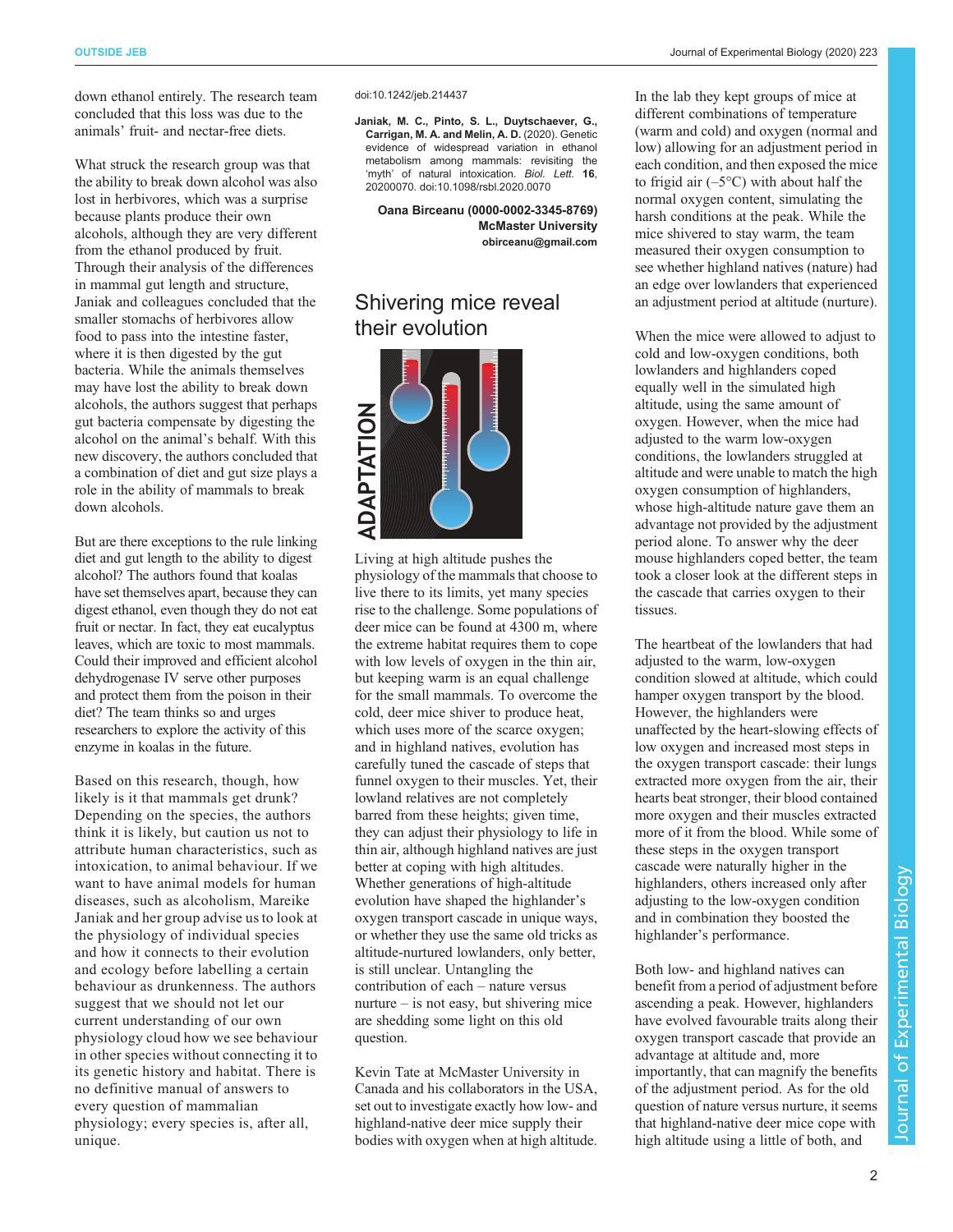perhaps a sprinkle of just toughing it out. However, a high-altitude lifestyle that relies on shivering for survival just doesn't sound that much fun and maybe when choosing their habitat the lowland mice had it right all along.

#### doi:10.1242/jeb.214460

[Tate, K. B., Wearing, O. H., Ivy, C. M., Cheviron,](https://doi.org/10.1098/rspb.2019.2750) [Z. A., Storz, J. F., McClelland, G. B. and Scott,](https://doi.org/10.1098/rspb.2019.2750) **G. R.** (2020). Coordinated changes across the  $O_2$ [transport pathway underlie adaptive increases in](https://doi.org/10.1098/rspb.2019.2750) [thermogenic capacity in high-altitude deer mice.](https://doi.org/10.1098/rspb.2019.2750) Proc. R. Soc. B 287[, 20192750. doi:10.1098/](https://doi.org/10.1098/rspb.2019.2750) [rspb.2019.2750](https://doi.org/10.1098/rspb.2019.2750)

> Till Harter [\(0000-0003-1712-1370](http://orcid.org/0000-0003-1712-1370)) Scripps Institution of Oceanography [tharter@ucsd.edu](mailto:tharter@ucsd.edu)

### Predators scare mountain goats kidless



Imagine you're home alone on a stormy night. This is usually fine, but you hear ominous footsteps outside, the window latch jiggles – your heart-rate quickens and your skin gets sweaty. Even though you know the windows are locked, you run to your car and speed off to safety ( phew!). Just as you acted in this risky situation, a wild animal who senses a predator lurking nearby might also flee for the comfort of safety. But what happens if they can't easily escape? New research by Frédéric Dulude-de Broin and colleagues at the University of Laval, The Arctic University of Norway, and the Toronto Zoo wanted to address just this: what happens when animals live under constant threat of a predator attack?

Dulude-de Broin and colleagues focused their study on a species with little opportunity to run away from predators: mountain goats. Aptly named, mountain goats are often confined to mountain tops where their only option to evade predators, the likes of grizzly bears, cougars and wolves, is to scramble onto

inaccessible cliffs and precarious ledges. This research group has been tracking a mountain goat population on Caw Ridge, Canada for 23 years. They have routinely trapped goats and marked them with colourful ear tags or collars so the researchers could identify the animals on daily visual scans with binoculars and spotting scopes during the spring and summer. Realising that they also observed predators while scrutinizing the goats, the team hypothesized that the goats would be more stressed in years when a large number of predators shared their slopes, just like you felt when responding to that potential home intruder. In this case, the physiological stress response can be a good thing, because it improves the likelihood of surviving a threat by increasing glucocorticoid hormones to free up stored energy and allow animals to mount the classic 'fight-or-flight' response. However, the stress response can also cause problems for animals in the long term, because it diverts energy away from routine body maintenance and reproduction.

Knowing this, Dulude-de Broin's team explored whether the goats were more stressed in years when there were high numbers of predators and whether chronic stress would be detrimental to mountain goat reproduction, potentially contributing to population decline. Reviewing their annual surveys, the team paid close attention to the females that had kids to measure how fertility varied each year. They also collected faeces from the goats that they trapped to measure the glucocorticoids in their systems in order to find out how stressed the animals were.

In years when the team observed large numbers of predators on Caw Ridge, the mountain goats were more stressed: for every 50 more predators spotted, the average glucocorticoid concentration increased by 53%. But what was the cost to the goats of living in a semi-permanent state of alarm? Well, normally, 50% of the female goat population produced a kid, but that percentage plummeted to 20% in the year following a period when a high number of predators prowled the peaks. The authors concluded that chronically high stress suppresses female fertility, likely delaying it to a less stressful season.

While mountain goats aren't at particular risk in Canada, these findings provide

exciting insights into why the Caw Ridge herd has declined by 80% over the last decade. This team is the first to convincingly show that predator presence can suppress fertility in a wild, largebodied mammal. Altogether, their work underscores that even just the risk of being eaten should not be underestimated when studying how predators shape prey populations.

#### doi:10.1242/jeb.214429

[Dulude-de Broin, F., Hamel, S., Mastromonaco,](https://doi.org/10.1111/1365-2435.13514) G. F. and Côté, S. D. [\(2020\). Predation risk and](https://doi.org/10.1111/1365-2435.13514) [mountain goat reproduction: evidence for stress](https://doi.org/10.1111/1365-2435.13514)[induced breeding suppression in a wild ungulate.](https://doi.org/10.1111/1365-2435.13514) Funct. Ecol. 34[, 1003-1014. doi: 10.1111/1365-](https://doi.org/10.1111/1365-2435.13514) [2435.13514](https://doi.org/10.1111/1365-2435.13514)

Erin McCallum [\(0000-0001-5426-9652](http://orcid.org/0000-0001-5426-9652)) Swedish University of Agricultural **Sciences** [erin.mccallum@slu.se](mailto:erin.mccallum@slu.se)

## Voles light up when visiting their mate



Seeing a loved one, even virtually during this period of quarantine and social distancing, can make our faces light up with joy. But how does our brain light up when we see someone we care about? One area that may get excited is the nucleus accumbens, a pleasure-activated brain region critical for forming lifelong romantic relationships. However, finding monogamous mammals is challenging as it's the exception rather than the rule: only  $~\sim$ 10% of mammals commit to a single partner for life. Aside from humans, the prairie vole (Microtus ochrogaster) is another posterchild for committed relationships that can help us to explore how some brains are wired for devotion. As unattached prairie voles form lifelong pair bonds just as quickly in the lab as in the wild, Jennifer Scribner in the lab of Zoe Donaldson at the University of Colorado Boulder, USA, along with collaborators across the USA, recently